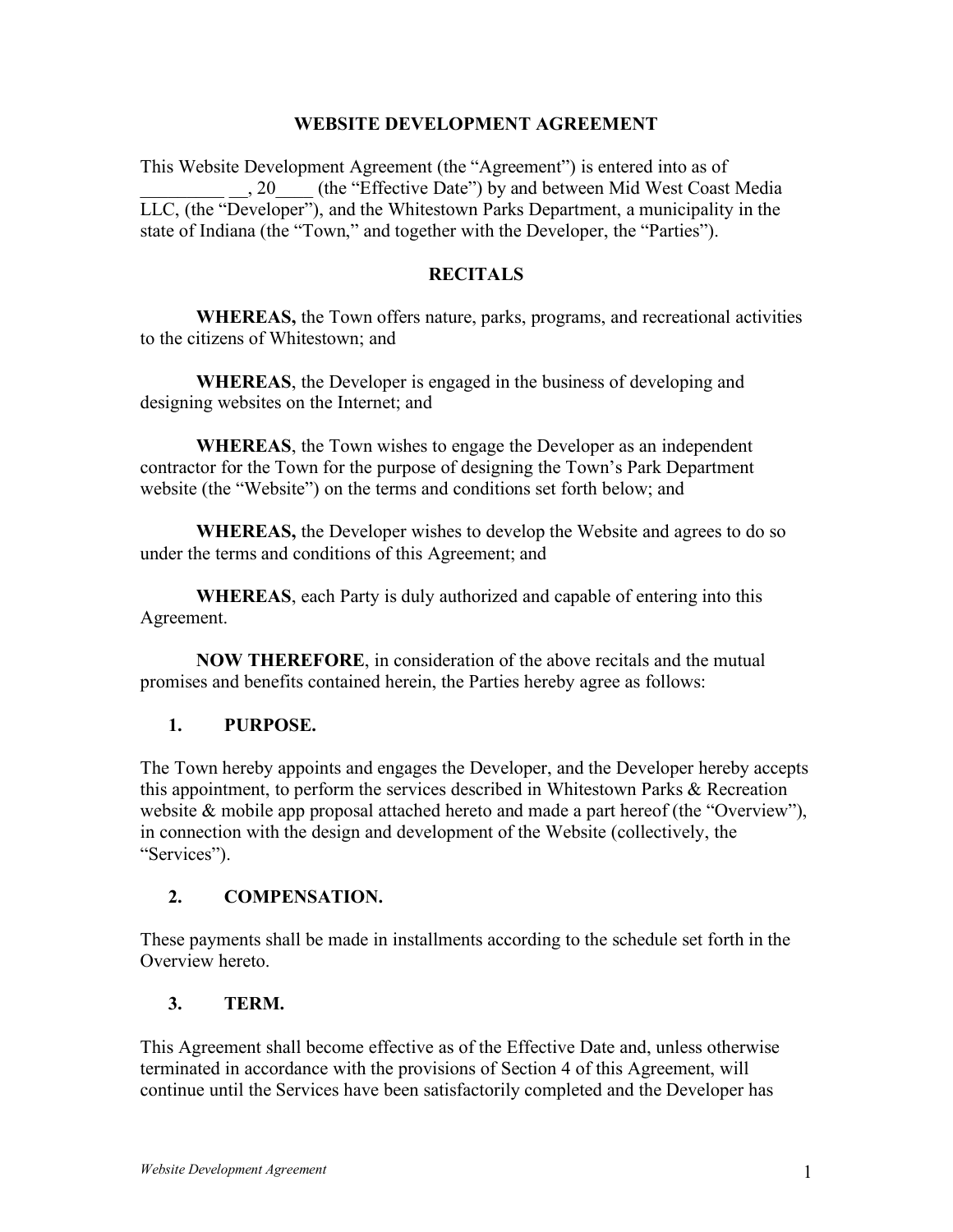been paid in full for such Services (the "Term") or on the expiration of the Warranty Period as defined in subsection 9(a) of this Agreement..

## **4. TERMINATION.**

- (a) Types of Termination. This Agreement may be terminated:
	- A. By either Party on provision of thirty (30) days written notice to the other Party.
	- B. By either Party for a material breach of any provision of this Agreement by the other Party, if the other Party's material breach is not cured within thirty (30) days of receipt of written notice thereof.
	- C. By the Town at any time and without prior notice, if the Developer is convicted of any felony crime or offense, fails or refuses to comply with the written policies or reasonable directives of the Town, or is guilty of serious misconduct in connection with performance under this Agreement.
- (b) Responsibilities after Termination. Following the termination of this Agreement for any reason, the Town shall promptly pay the Developer according to the terms of the Overview for Services rendered before the effective date of the termination (the "Termination Date"). The Developer acknowledges and agrees that no other compensation, of any nature or type, shall be payable hereunder following the termination of this Agreement. All intellectual property developed pursuant to this Agreement before the Termination Date shall be delivered to the Town within thirty (30) days of the Termination Date.

#### **5. RESPONSIBILITIES.**

- (a) Of the Developer. The Developer agrees to do each of the following:
	- A. Create the Website as detailed in the Overview to this Agreement, and extend its best efforts to ensure that the content and design of the Website meets the Town's needs.
	- B. Devote as much productive time, energy, and ability to the performance of its duties hereunder as may be necessary to provide the required Services in a timely and productive manner.
	- C. Design a Website "look and feel," subject to the Town's approval.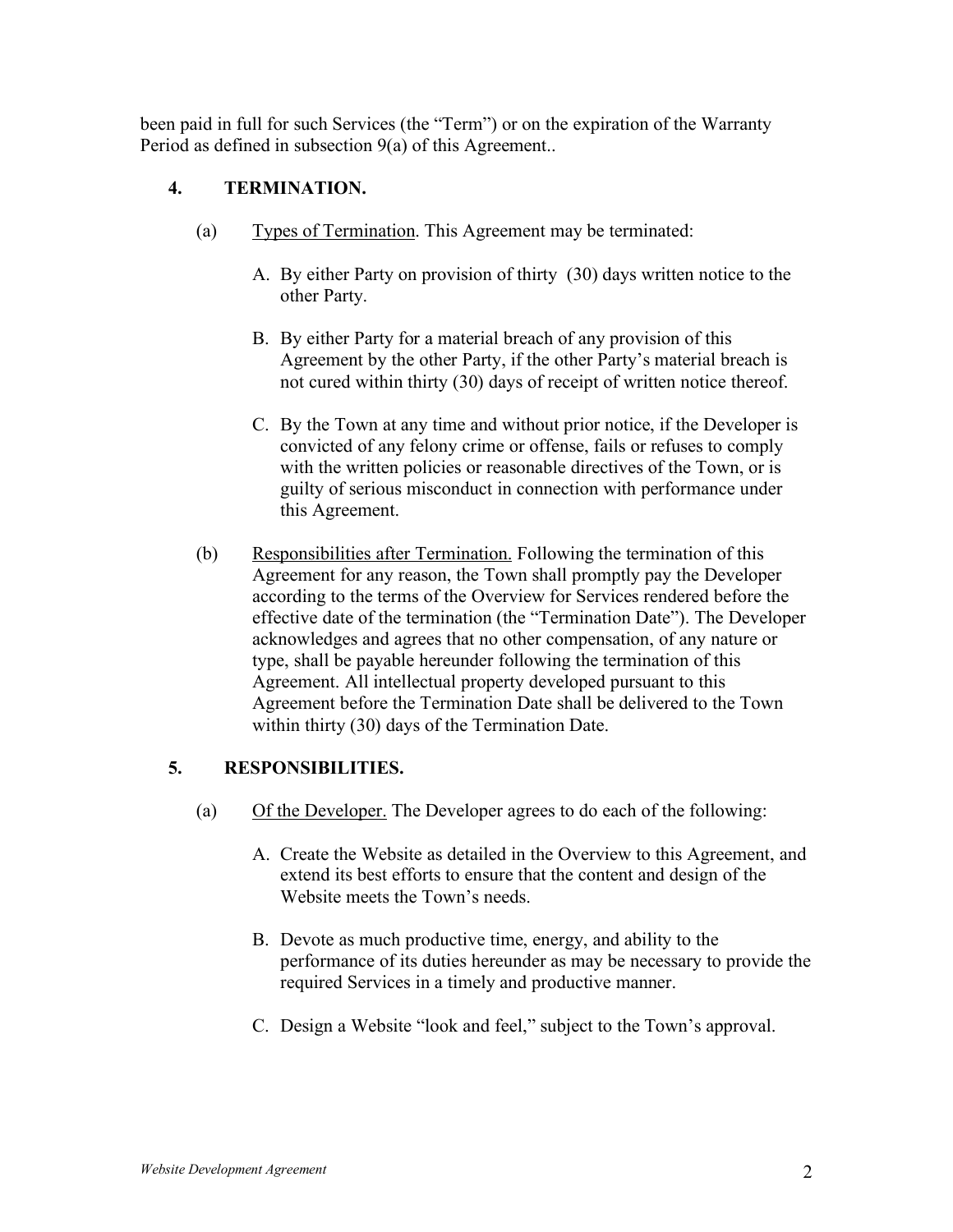- D. Perform the Services in a workmanlike manner and with professional diligence and skill, using fully-trained, skilled, competent, and experienced personnel.
- E. On completion of the content and design, assist the Town in installation of the Website to its final location, which assistance will include helping the Town with its upload of the finished files to the Town's selected web hosting company.
- F. Provide all HTML, CSS, JavaScript files and code to the Town.
- G. Provide Services and a Website that are satisfactory and acceptable to the Town and substantially free of defects.
- H. Register the Website's domain name and pay any fees associated with these activities.
- I. Communicate with the Town regarding progress made with respect to the milestones listed in the Overview.
- (b) Of the Town. The Town agrees to do each of the following:
	- A. Engage the Developer as the creator of its Website as further detailed in the Overview to this Agreement.
	- B. Provide all assistance and cooperation to the Developer in order to complete the Website timely and efficiently.
	- C. Provide initial information, maintain any databases on the Website, and supply all content for the Website.
	- D. Provide documentation regarding any legal requirements or accommodations that must be met by the Website.
	- E. Make any changes or additions to the Town's current systems, software, and/or hardware, at the Town's own expense, that may be required to support the operation of the Website.

# **6. MAINTENANCE.**

This Agreement allows the Developer access for minor web site maintenance to Website pages over a ninety (90) day period (the "Maintenance Period"). This refers to an average of one half hour per regular web page, including updating links and making minor changes to a sentence or paragraph. This maintenance will be provided to the Town at the Developer's standard professional rate of compensation, as listed in the Overview. It does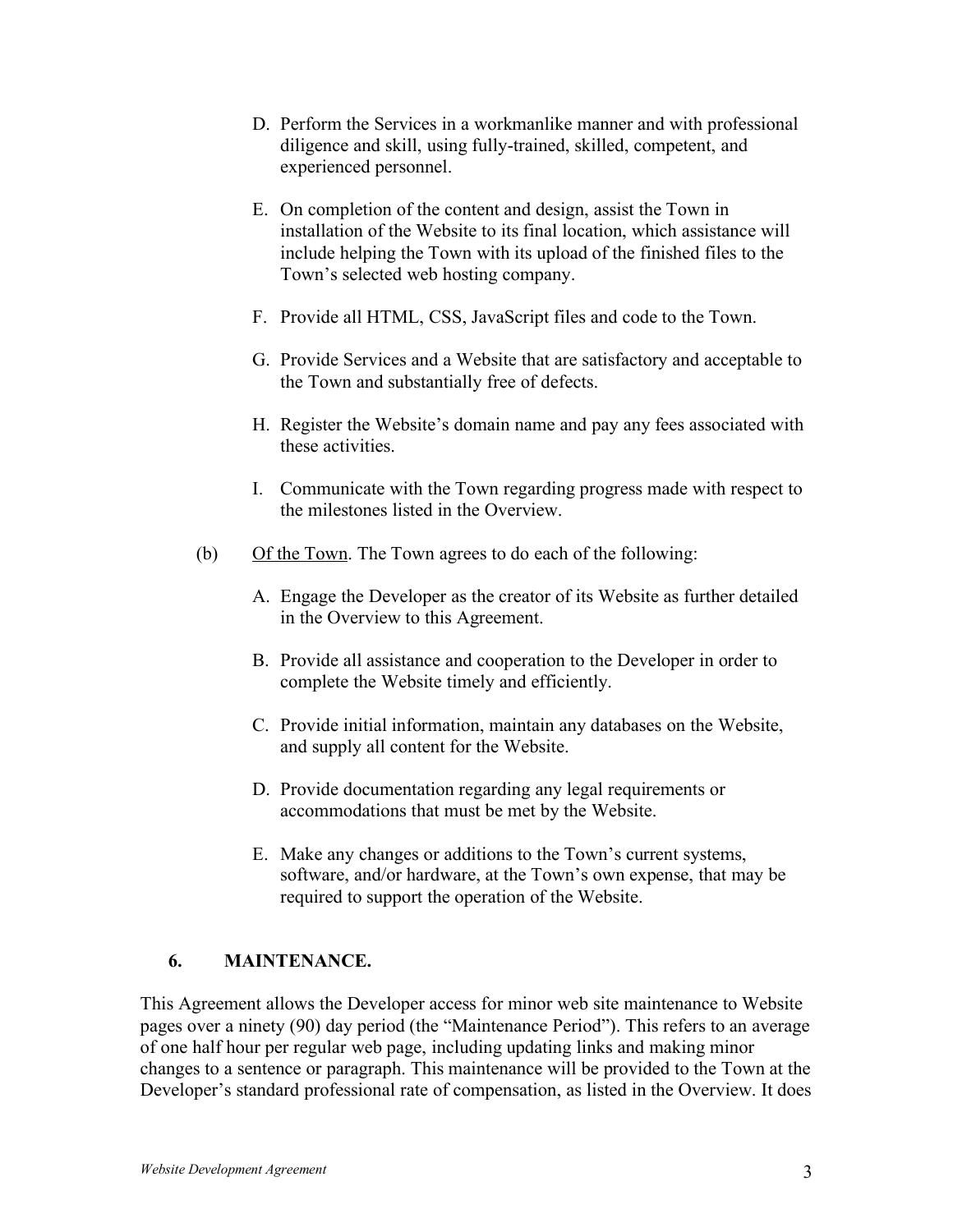not include replacing nearly all text from a page with new text, major page reconstruction, new pages, guest books, discussion webs, navigation structure changes, attempted updates by Town repairs or web design projects delivered to the Town via FTP, CD, or cloud storage link. The Maintenance Period begins on the date the Town's Website is published to the Town's hosting service or 150 days from the Effective Date, whichever comes first. Very minor page code changes will be included under this Section 6, but major page code and/or database structural changes will be charged at the Developer's applicable hourly rates.

#### **7. CONFIDENTIAL INFORMATION.**

The Developer agrees, during the Term and thereafter, to hold in strictest confidence, and not to use, except for the benefit of the Town or as required by law, or to disclose to any person, firm, or corporation without the prior written authorization of the Town, any Confidential Information of the Town. "Confidential Information" means any of the Town's proprietary information, technical data, trade secrets, or know-how, including, but not limited to, research, product plans, products, services, customer lists, markets, software, developments, inventions, processes, formulas, technology, designs, drawings, engineering, hardware configuration information, marketing, finances, or other business information disclosed to the Developer by the Town either directly or indirectly. The Developer may use the Confidential Information to the extent necessary for negotiations, discussions, and consultations with Town personnel or authorized representatives or for any other purpose the Town may hereafter authorize in writing.

#### **8. PARTIES' REPRESENTATIONS AND WARRANTIES.**

- (a) The Parties each represent and warrant as follows:
	- A. Each Party has full power, authority, and right to perform its obligations under the Agreement.
	- B. This Agreement is a legal, valid, and binding obligation of each Party, enforceable against it in accordance with its terms (except as may be limited by bankruptcy, insolvency, moratorium, or similar laws affecting creditors' rights generally and equitable remedies).
	- C. Entering into this Agreement will not violate the charter or bylaws of either Party or any material contract to which that Party is also a party.
- (b) The Developer hereby represents and warrants as follows:
	- A. The Developer has the sole right to control and direct the means, details, manner, and method by which the Services required by this Agreement will be performed.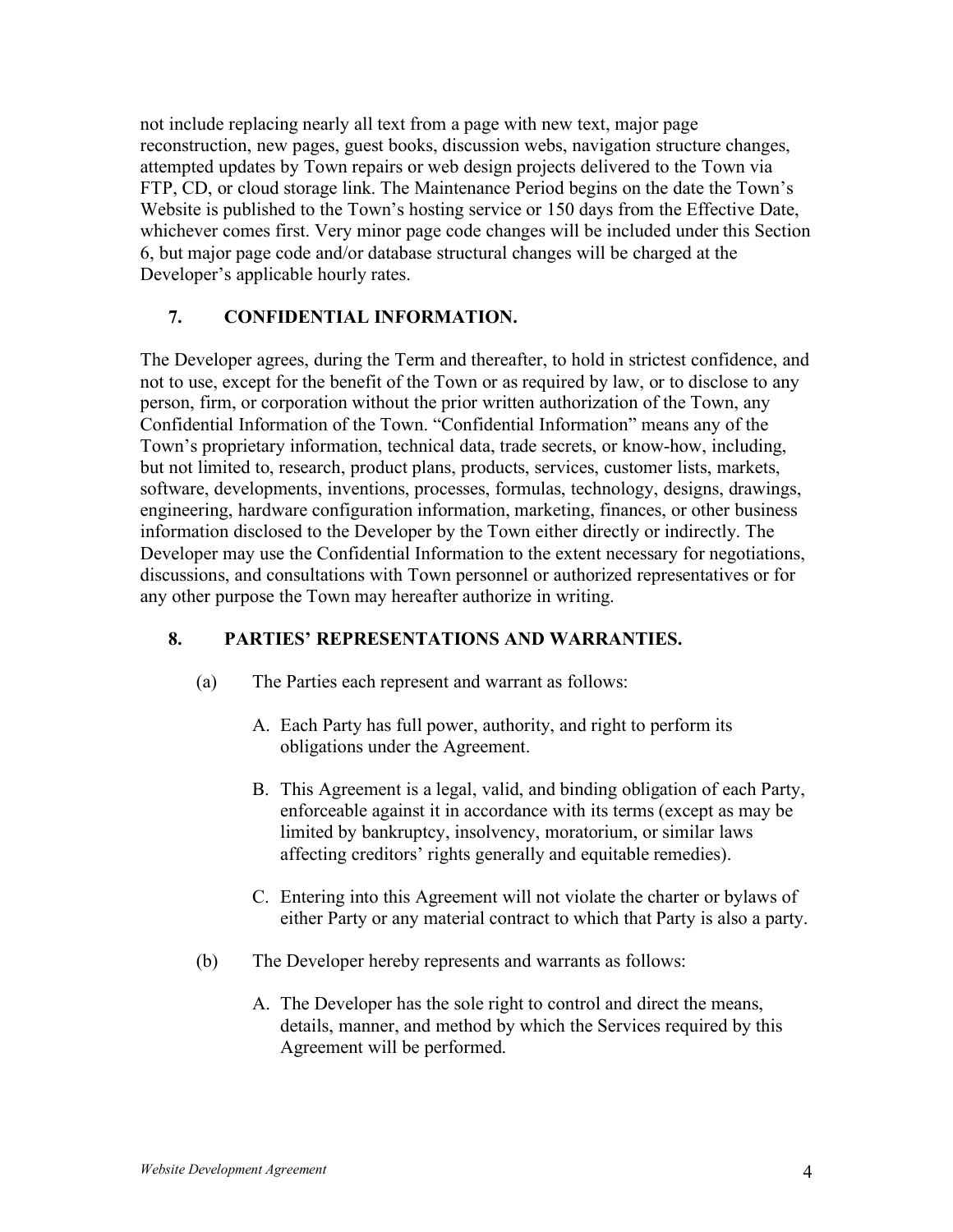- B. The Developer has the experience and ability to perform the Services required by this Agreement.
- C. The Developer has the right to perform the Services required by this Agreement at any place or location, and at such times as the Developer shall determine.
- D. The Services required by this Agreement shall be performed by the Developer or the Developer's staff, and the Town shall not be required to hire, supervise, or pay any assistants to help the Developer perform such services.
- E. The Developer is responsible for paying all ordinary and necessary expenses of its staff.
- (c) The Town hereby represents and warrants as follows:
	- A. The Town will make timely payments of amounts earned by the Developer under this Agreement and as detailed in Exhibit A hereto.
	- B. The Town shall notify the Developer of any changes to its procedures affecting the Developer's obligations under this Agreement at least thirty (30) days prior to implementing such changes.
	- C. The Town shall notify the Developer of any particular laws, rules, or regulations that must be followed to comply with local accessibility requirements.
	- D. The Town shall provide such other assistance to the Developer as it deems reasonable and appropriate.

### **9. WEBSITE REPRESENTATIONS AND WARRANTIES.**

(a) Performance. The Developer hereby warrants and represents that for a period of ninety (90) days following delivery of the Website to the Town pursuant to the Overview (the "Warranty Period"), the Website will be free from programming errors and defects in workmanship and materials, and will conform to the specifications of the Overview. If programming errors or other defects are discovered during the Warranty Period, the Developer shall promptly remedy those errors or defects at its own expense; provided, however, that the Developer shall not be obligated to remedy any such error or defect unless the Town notifies it of the existence and nature of such error or defect promptly on its discovery thereof.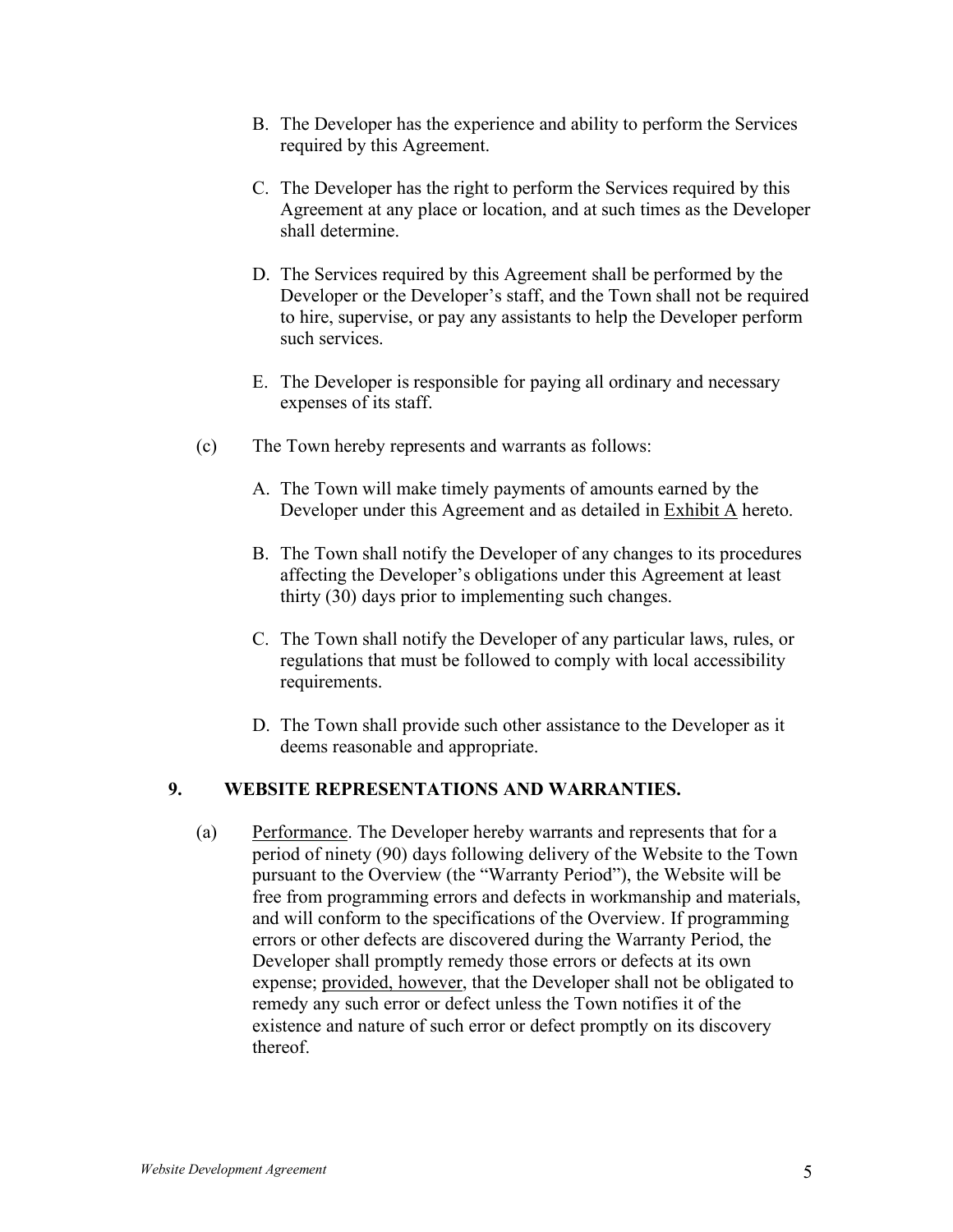(b) No Disablement. The Developer hereby warrants and represents that the Website, when delivered or accessed by the Town, will be free from material defects, and from viruses, logic locks, and other disabling devices or codes, and in particular will not contain any virus, Trojan horse, worm, drop-dead devices, trap doors, time bombs, or other software routines or other hardware component that could permit unauthorized access, disable, erase, or otherwise harm the Website or any software, hardware, or data, cause the Website or any software or hardware to perform any functions other than those specified in this Agreement, halt, disrupt, or degrade the operation of the Website or any software or hardware, or perform any other such actions.

#### **10. TIMING AND DELAYS.**

The Developer recognizes and agrees that failure to deliver the Website in accordance with the delivery schedule detailed in the Overview to this Agreement will result in expense and damage to the Town. The Developer shall inform the Town immediately of any anticipated delays in the delivery schedule and of any remedial actions being taken to ensure completion of the Website according to such schedule. If a delivery date is missed, the Town may, in its sole discretion, declare such delay a material breach of the Agreement under subsection 4(a) and pursue all of its legal and equitable remedies. The Town may not declare a breach, and the Developer cannot be held in breach of this Agreement, of this section if such delay is caused by an action or failure of action of the Town. In such case, the Developer will provide the Town with written notice of the delay and work on the Website shall not continue until the reason for the delay has been resolved by the Town and written notice of that resolution has been provided to the Developer.

#### **11. NATURE OF RELATIONSHIP.**

(a) Independent Contractor Status. The Developer agrees to perform the Services hereunder solely as an independent contractor. The Parties agree that nothing in this Agreement shall be construed as creating a joint venture, partnership, franchise, agency, employer/employee, or similar relationship between the Parties, or as authorizing either Party to act as the agent of the other. The Developer is and will remain an independent contractor in its relationship to the Town. The Town shall not be responsible for withholding taxes with respect to the Developer's compensation hereunder. The Developer shall have no claim against the Town hereunder or otherwise for vacation pay, sick leave, retirement benefits, social security, worker's compensation, health or disability benefits, unemployment insurance benefits, or employee benefits of any kind. Nothing in this Agreement shall create any obligation between either Party and a third party.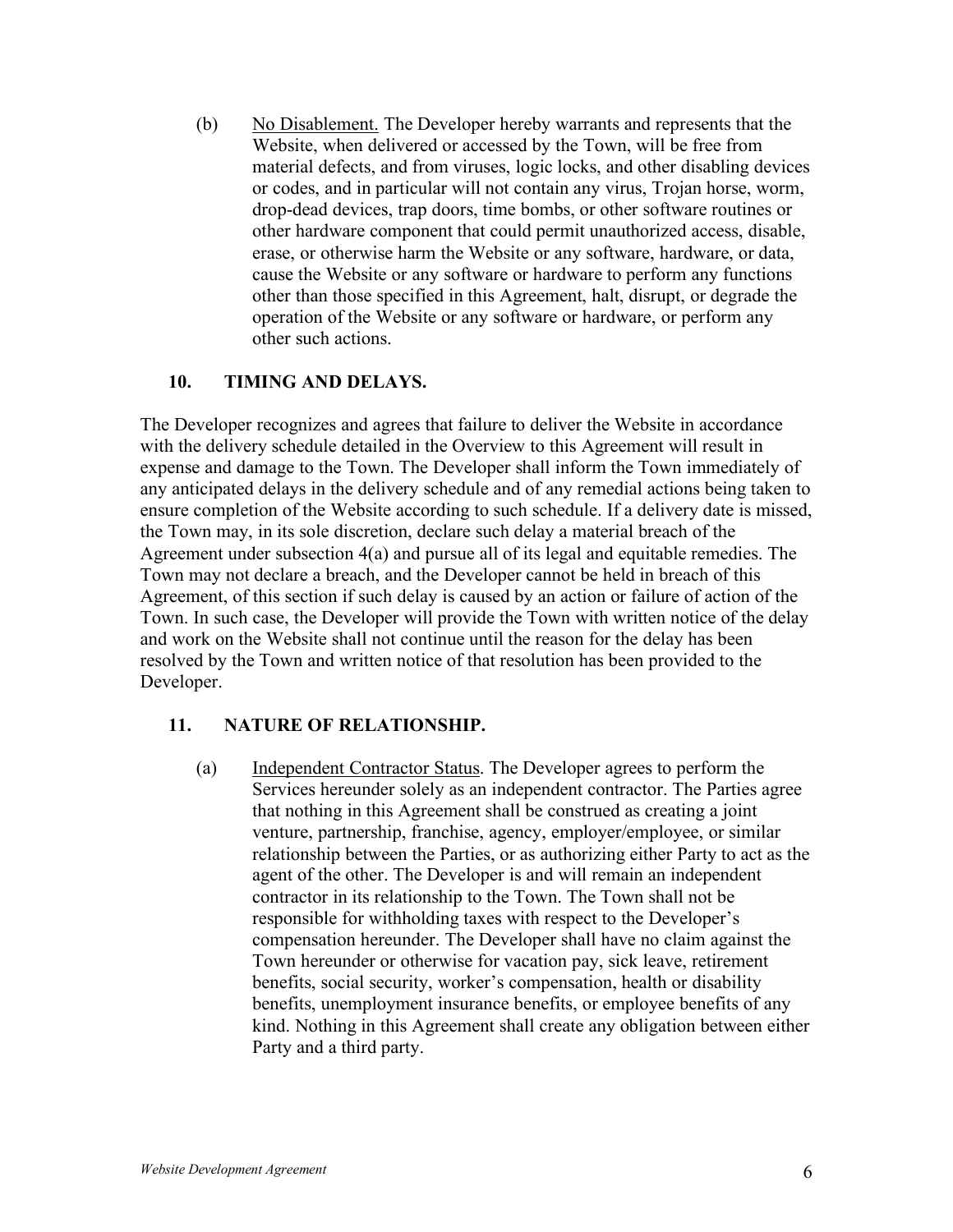(b) Indemnification of Town by Developer. The Town has entered into this Agreement in reliance on information provided by the Developer, including the Developer's express representation that it is an independent contractor and in compliance with all applicable laws related to work as an independent contractor. If any regulatory body or court of competent jurisdiction finds that the Developer is not an independent contractor and/or is not in compliance with applicable laws related to work as an independent contractor, based on the Developer's own actions, the Developer shall assume full responsibility and liability for all taxes, assessments, and penalties imposed against the Developer and/or the Town resulting from such contrary interpretation, including but not limited to taxes, assessments, and penalties that would have been deducted from the Developer's earnings had the Developer been on the Town's payroll and employed as an employee of the Town.

#### **12. WORK FOR HIRE.**

- (a) Work for Hire. The Developer expressly acknowledges and agrees that any all proprietary materials prepared by the Developer under this Agreement shall be considered "works for hire" and the exclusive property of the Town unless otherwise specified. These items shall include, but shall not be limited to, any and all deliverables resulting from the Developer's Services or contemplated by this Agreement, all tangible results and proceeds of the Services, works in progress, records, diagrams, notes, drawings, specifications, schematics, documents, designs, improvements, inventions, discoveries, developments, trademarks, trade secrets, customer lists, databases, software, programs, middleware, applications, and solutions conceived, made, or discovered by the Developer, solely or in collaboration with others, during the Term of this Agreement relating in any manner to the Developer's Services.
- (b) Additional Action to Assign Interest. To the extent such work may not be deemed a "work for hire" under applicable law, the Developer hereby assigns to the Town all of its right, title, and interest in and to such work. The Developer shall execute and deliver to the Town any instruments of transfer and take such other action that the Town may reasonably request, including, without limitation, executing and filing, at the Town's expense, copyright applications, assignments, and other documents required for the protection of the Town's rights to such materials.
- (c) Notice of Incorporation of Existing Work. If the Developer intends to integrate or incorporate any work that it previously created into any work product to be created in furtherance of its performance of the Services, the Developer must obtain the Town's prior written approval of such integration or incorporation. If the Town, in its reasonable discretion, consents, the Town is hereby granted a worldwide, royalty-free, perpetual,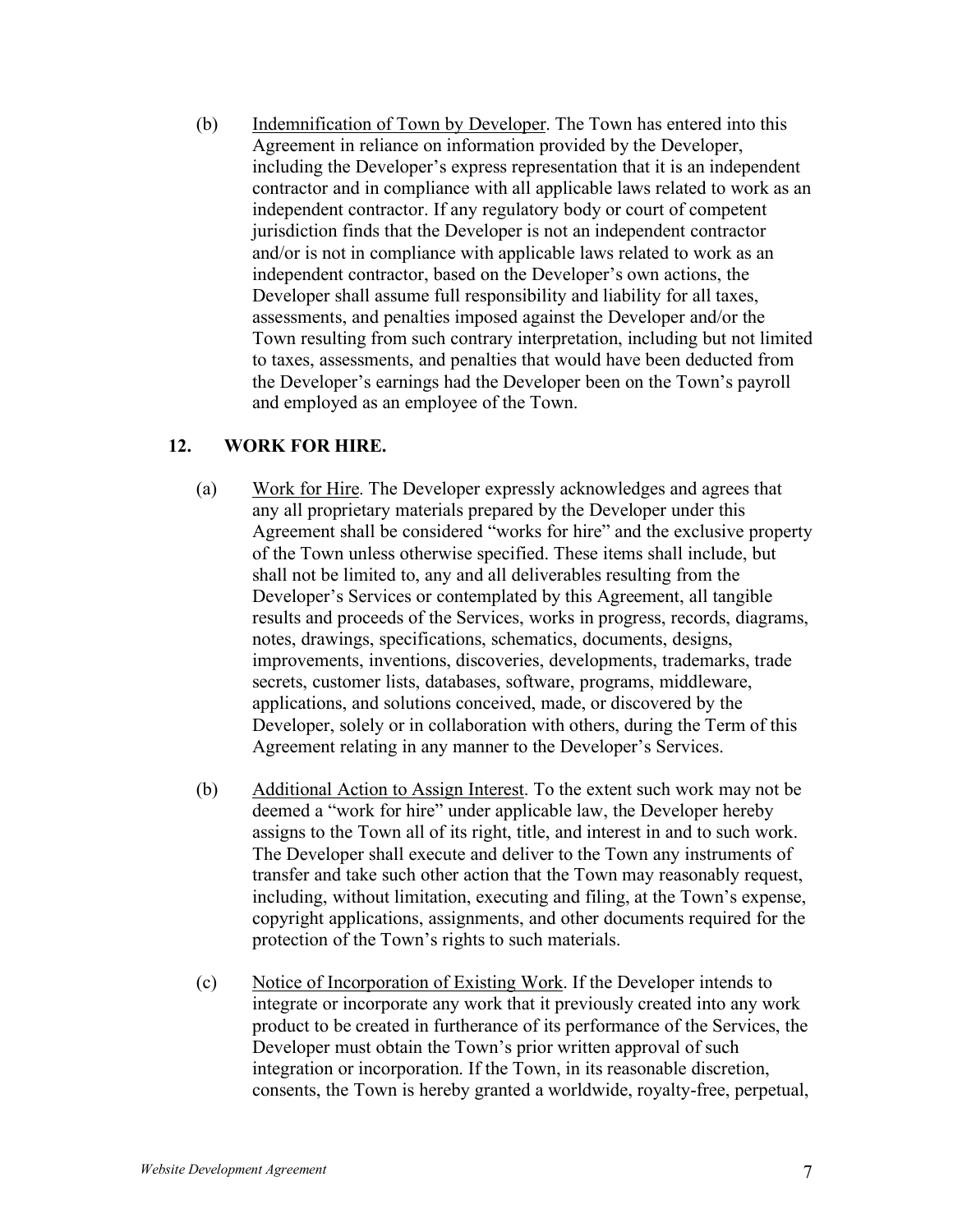irrevocable license to use, distribute, modify, publish, and otherwise exploit the incorporated items in connection with the work product developed for the Town.

### **13. NO CONFLICT OF INTEREST; OTHER ACTIVITIES.**

The Developer hereby warrants to the Town that, to the best of its knowledge, it is not currently obliged under any existing contract or other duty that conflicts with or is inconsistent with this Agreement. During the Term, the Developer is free to engage in other website development activities; provided, however, the Developer shall not accept work, enter into contracts, or accept obligations inconsistent or incompatible with the Developer's obligations or the scope of Services to be rendered for the Town pursuant to this Agreement.

# **14. RETURN OF PROPERTY.**

Within seven (7) days of the termination of this Agreement, whether by expiration or otherwise, the Developer agrees to return to the Town all Town products, samples, models, or other property and all documents, retaining no copies or notes, relating to the Town's business including, but not limited to, reports, abstracts, lists, correspondence, information, computer files, computer disks, and all other materials and all copies of such material obtained by the Developer during and in connection with its representation of the Town. All files, records, documents, blueprints, specifications, information, letters, notes, media lists, original artwork/creative, notebooks, and similar items relating to the Town's business, whether prepared by the Developer or otherwise coming into its possession, shall remain the Town's exclusive property.

# **15. INDEMNIFICATION.**

- (a) Of Town by Developer. The Developer shall indemnify and hold harmless the Town and its officers, members, managers, employees, agents, contractors, sublicensees, affiliates, subsidiaries, successors and assigns from and against any and all damages, liabilities, costs, expenses, claims, and/or judgments, including, without limitation, reasonable attorneys' fees and disbursements (collectively, the "Claims") that any of them may suffer from or incur and that arise or result primarily from (i) any gross negligence or willful misconduct of the Developer arising from or connected with the Developer's carrying out of its duties under this Agreement, or (ii) the Developer's breach of any of its obligations, agreements, or duties under this Agreement.
- (b) Of Developer by Town. The Town shall indemnify and hold harmless the Developer from and against all Claims that it may suffer from or incur and that arise or result primarily from (i) the Town's operation of its business, (ii) the Town's breach or alleged breach of, or its failure or alleged failure to perform under, any agreement to which it is a party, or (iii) the Town's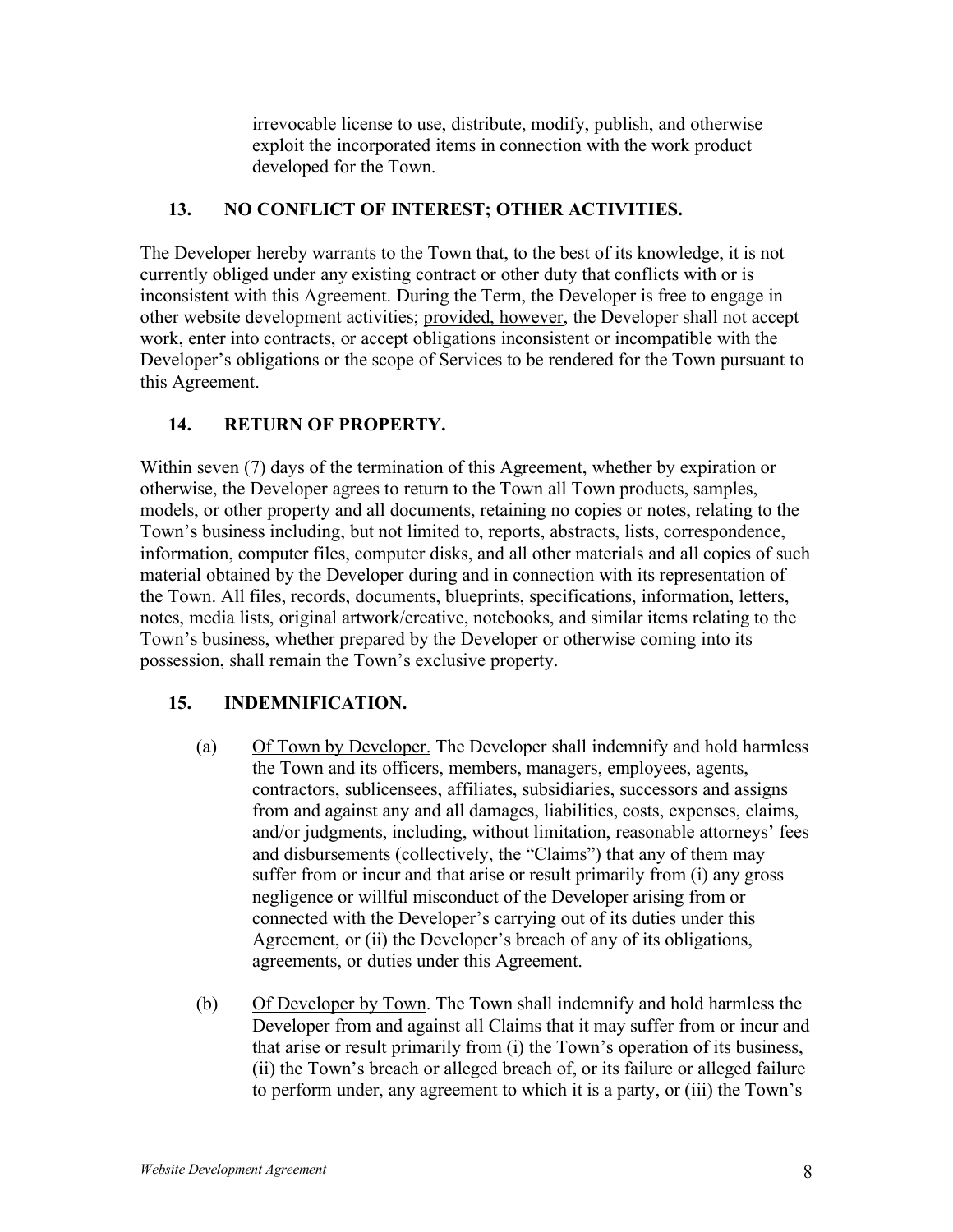breach of any of its obligations, agreements, or duties under this Agreement; provided, however, none of the foregoing result from or arise out of the actions or inactions of the Developer.

#### **16. INTELLECTUAL PROPERTY.**

- (a) No Intellectual Property Infringement by Developer. The Developer hereby represents and warrants that the use and proposed use of the Website by the Town or any third party does not and shall not infringe, and the Developer has not received any notice, complaint, threat, or claim alleging infringement of, any trademark, copyright, patent, trade secrets, industrial design, or other rights of any third party in the Website, and the use of the Website will not include any activity that may constitute "passing off." To the extent the Website infringes on the rights of any such third party, the Developer shall obtain a license or consent from such third party permitting the use of the Website.
- (b) No Intellectual Property Infringement by Town. The Town represents to the Developer and unconditionally guarantees that any elements of text, graphics, photos, designs, trademarks, or other artwork furnished to the Developer for inclusion in the Website are owned by the Town, or that the Town has permission from the rightful owner to use each of these elements, and will hold harmless, protect, indemnify, and defend the Developer and its subcontractors from any liability (including attorneys' fees and court costs), including any claim or suit, threatened or actual, arising from the use of such elements furnished by the Town.
- (c) Continuing Ownership of Existing Trademarks. The Developer recognizes the Town's right, title, and interest in and to all service marks, trademarks, and trade names used by the Town and agrees not to engage in any activities or commit any acts, directly or indirectly, that may contest, dispute, or otherwise impair the Town's right, title, and interest therein, nor shall the Developer cause diminishment of value of said trademarks or trade names through any act or representation. The Developer shall not apply for, acquire, or claim any right, title, or interest in or to any such service marks, trademarks, or trade names, or others that may be confusingly similar to any of them, through advertising or otherwise. Effective as of the termination of this Agreement, the Developer shall cease to use all of the Town's trademarks, marks, and trade names.

#### **17. AUTHORSHIP CREDIT.**

The Developer may include a byline and link on the bottom of the Website establishing authorship credit. This byline is upon agreement by both the Town and the Developer and may be removed at any time upon written request by the Town and payment to the Developer of an authorship fee equal to 10% of total project cost.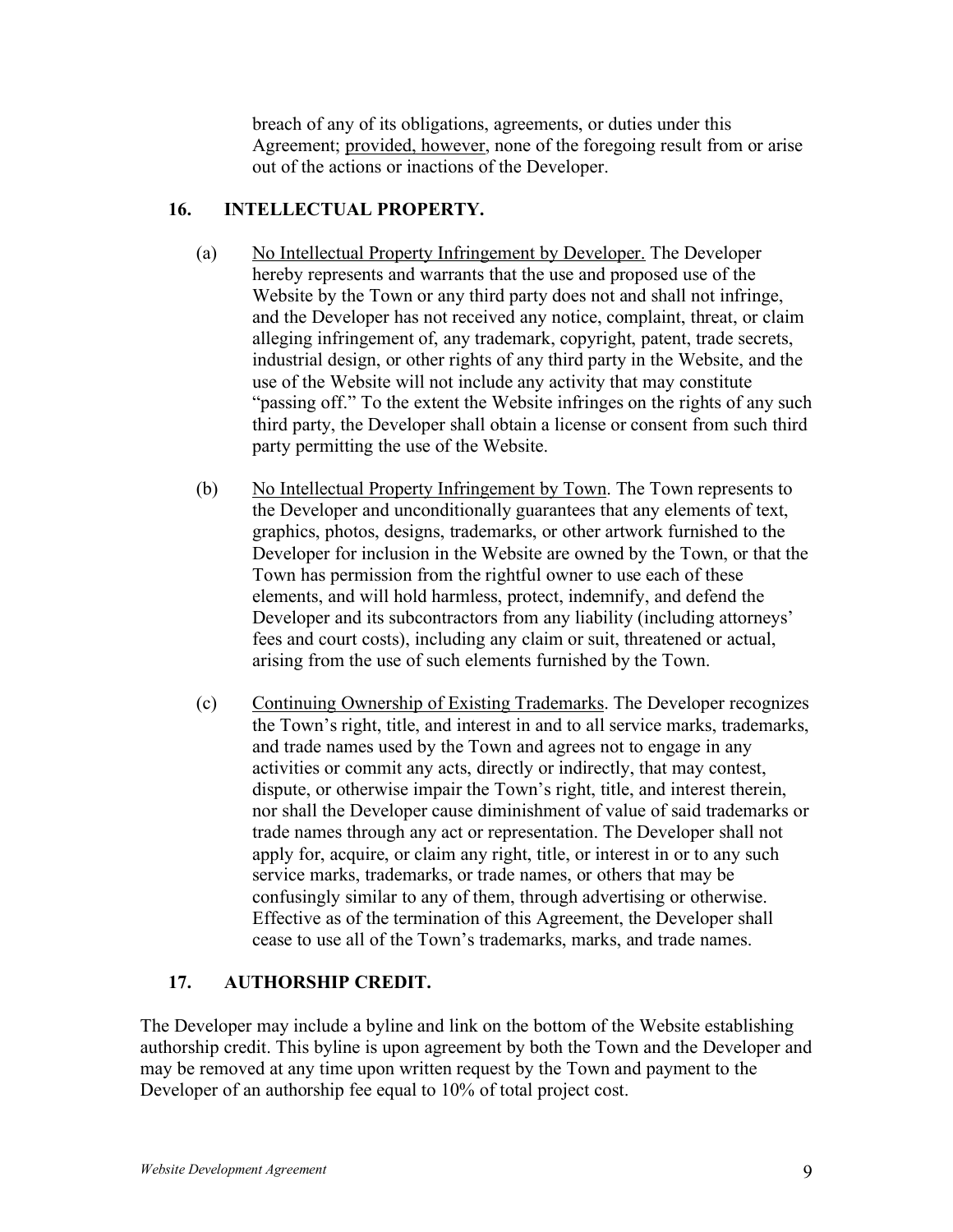# **18. LAWS AFFECTING ELECTRONIC COMMERCE.**

From time to time governments enact laws and levy taxes and tariffs affecting Internet electronic commerce. The Town agrees that it is solely responsible for complying with such laws, taxes, and tariffs, and will hold harmless, protect, and defend the Developer and its subcontractors from any claim, suit, penalty, tax, or tariff arising from the Town's exercise of Internet electronic commerce.

# **19. AMENDMENTS.**

No amendment, change, or modification of this Agreement shall be valid unless in writing and signed by both Parties.

# **20. ASSIGNMENT.**

The Town may assign this Agreement freely, in whole or in part. The Developer may not, without the written consent of the Town, assign, subcontract, or delegate its obligations under this Agreement, except that the Developer may transfer the right to receive any amounts that may be payable to it for its Services under this Agreement, which transfer will be effective only after receipt by the Town of written notice of such assignment or transfer.

# **21. SUCCESSORS AND ASSIGNS.**

All references in this Agreement to the Parties shall be deemed to include, as applicable, a reference to their respective successors and assigns. The provisions of this Agreement shall be binding on and shall inure to the benefit of the successors and assigns of the Parties.

# **22. FORCE MAJEURE.**

A Party shall be not be considered in breach of or in default under this Agreement on account of, and shall not be liable to the other Party for, any delay or failure to perform its obligations hereunder by reason of fire, earthquake, flood, explosion, strike, riot, war, terrorism, or similar event beyond that Party's reasonable control (each a "Force Majeure Event"); provided, however, if a Force Majeure Event occurs, the affected Party shall, as soon as practicable:

- (a) notify the other Party of the Force Majeure Event and its impact on performance under this Agreement; and
- (b) use reasonable efforts to resolve any issues resulting from the Force Majeure Event and perform its obligations hereunder.

# **23. NO IMPLIED WAIVER.**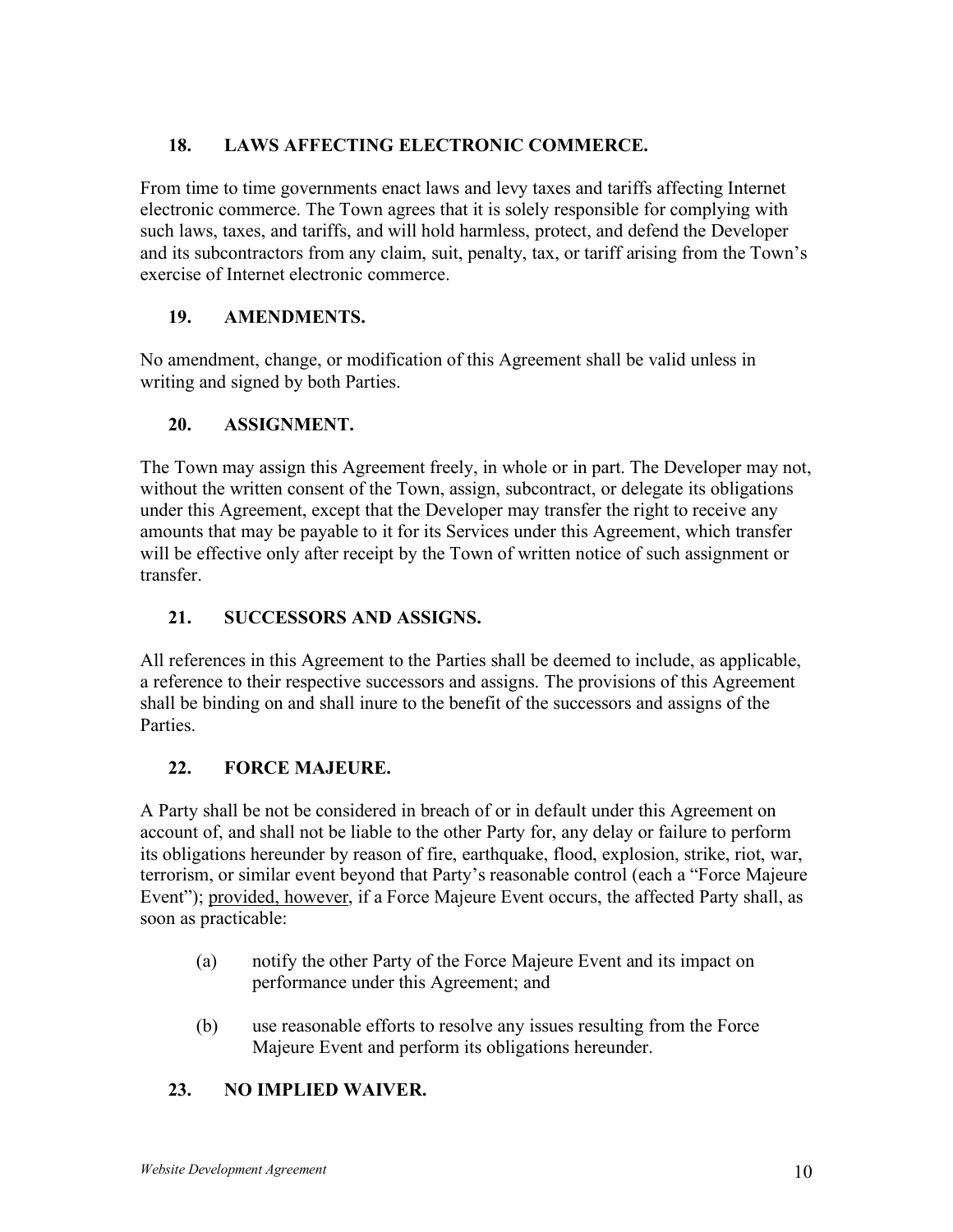The failure of either Party to insist on strict performance of any covenant or obligation under this Agreement, regardless of the length of time for which such failure continues, shall not be deemed a waiver of such Party's right to demand strict compliance in the future. No consent or waiver, express or implied, to or of any breach or default in the performance of any obligation under this Agreement shall constitute a consent or waiver to or of any other breach or default in the performance of the same or any other obligation.

### **24. NOTICE.**

Any notice or other communication provided for herein or given hereunder to a Party hereto shall be in writing and shall be given in person, by overnight courier, or by mail (registered or certified mail, postage prepaid, return-receipt requested) to the respective Parties as follows:

If to the Town: Whitestown Parks Department 6210 Veterans Drive Whitestown, IN 46075

If to the Developer: MidWest Coast Media 309 W. Marion Street South Bend, IN 46601

#### **25. GOVERNING LAW.**

This Agreement shall be governed by the laws of the state of Indiana. In the event that litigation results from or arises out of this Agreement or the performance thereof, the Parties agree to reimburse the prevailing Party's reasonable attorneys' fees, court costs, and all other expenses, whether or not taxable by the court as costs, in addition to any other relief to which the prevailing Party may be entitled.

#### **26. COUNTERPARTS/ELECTRONIC SIGNATURES.**

This Agreement may be executed in one or more counterparts, each of which shall be deemed an original but all of which shall constitute one and the same instrument. For purposes of this Agreement, use of a facsimile, e-mail, or other electronic medium shall have the same force and effect as an original signature.

# **27. SEVERABILITY.**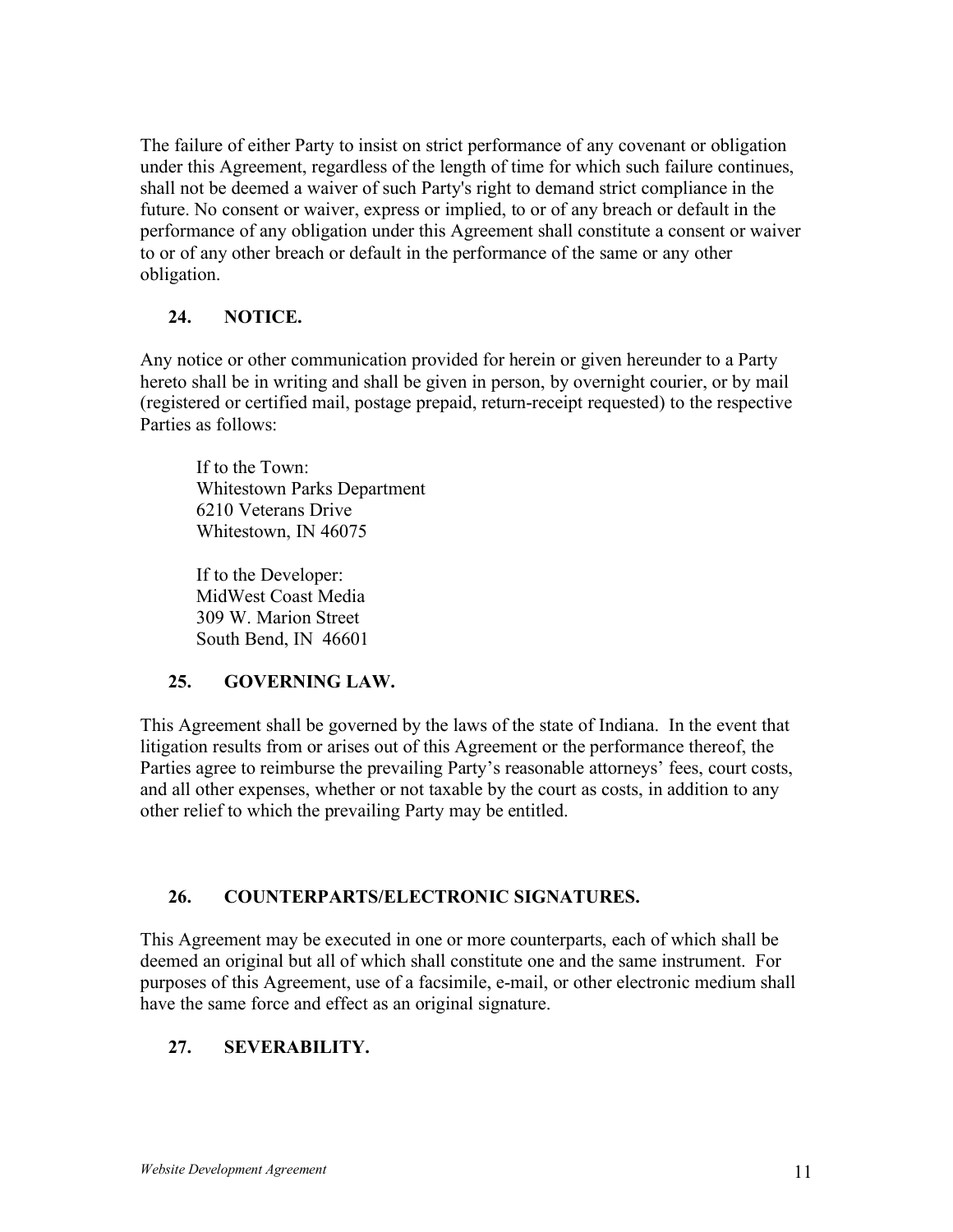Whenever possible, each provision of this Agreement will be interpreted in such manner as to be effective and valid under applicable law, but if any provision of this Agreement is held to be invalid, illegal, or unenforceable in any respect under any applicable law or rule in any jurisdiction, such invalidity, illegality, or unenforceability will not affect any other provision or any other jurisdiction, but this Agreement will be reformed, construed, and enforced in such jurisdiction as if such invalid, illegal, or unenforceable provisions had never been contained herein.

## **28. ENTIRE AGREEMENT.**

This Agreement, constitutes the final, complete, and exclusive statement of the agreement of the Parties with respect to the subject matter hereof, and supersedes any and all other prior and contemporaneous agreements and understandings, both written and oral, between the Parties.

## **29. HEADINGS.**

Headings used in this Agreement are provided for convenience only and shall not be used to construe meaning or intent.

# [SIGNATURE PAGE FOLLOWS]